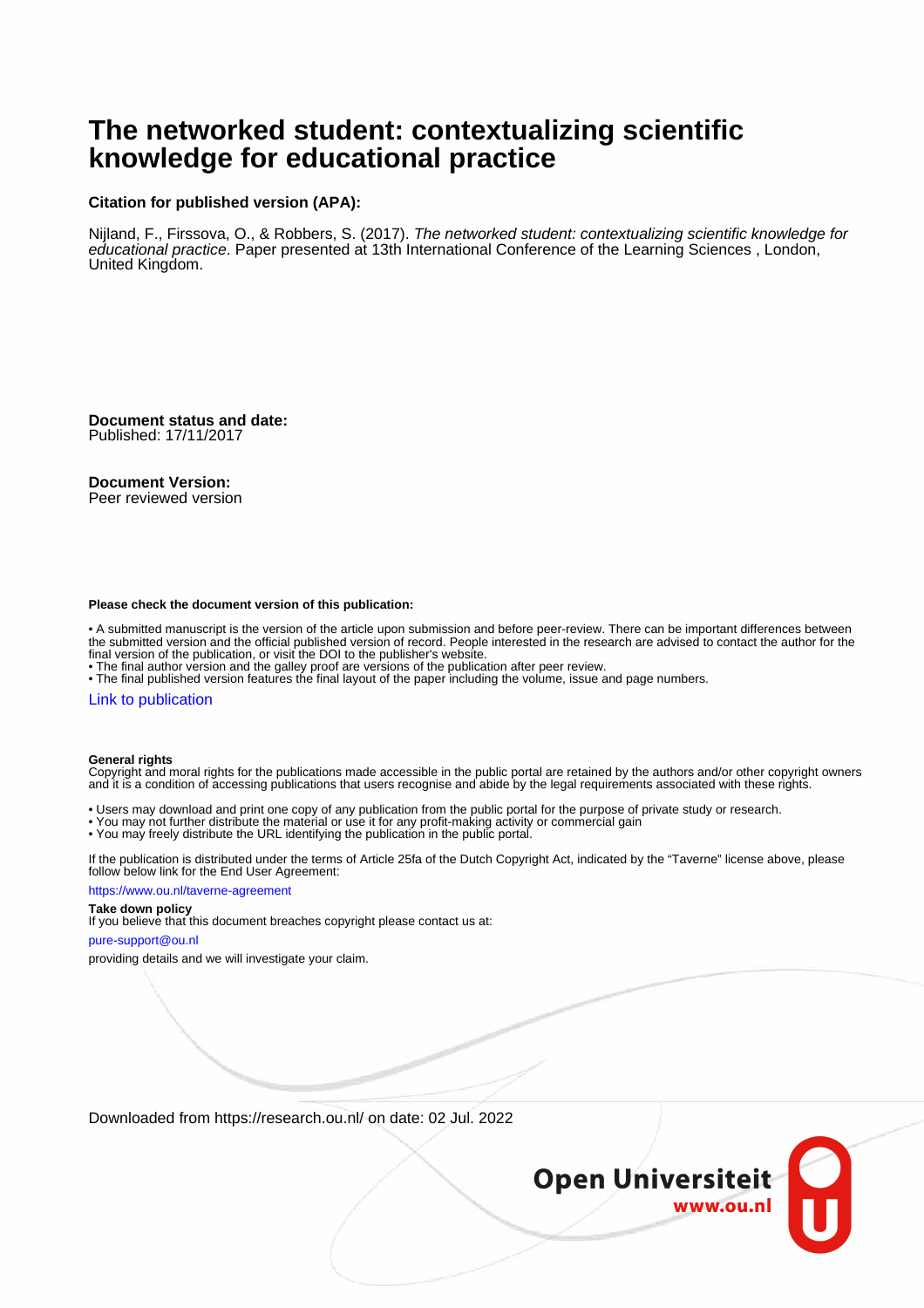## **The Networked Student: Contextualizing Scientific Knowledge for Educational Practice**

**Abstract:** To study how stimulating networked learning in a formal education program contributes to teachers' meaning making and their contextualizing of scientific knowledge for their educational practice, a pilot was conducted. In an online distance learning course for teachers aspiring an academic degree in Educational Sciences principles of networked learning were applied to course design in a three-phase intervention: (1) creating of network awareness, (2) providing learners with tools for developing networking skills and (3) assessing of the value created in the network throughout the course. By combining Social Network Analysis and a value creation perspective on learning, teachers meaning making processes between scientific knowledge and the applicability of this knowledge in their everyday educational practice were reconstructed. This short paper provides an overview of the design of the study, results expected December 2017.

## **Introduction**

The revenues of formal learning activities for the educational practice of teachers are not always clear cut. Teachers often perceive their professional development as unrelated to their classroom practice (Lieberman & Pointer Mace, 2008) and scientific knowledge, offered through professional development programs, hardly finds its way to teachers daily practice (Lysenko, Abrami, Dagenais, & Janosz, 2014). Teachers perceive little relationship between their complex educational problems and the existing body of educational research. Scientific knowledge largely exists in a disassembled state, which add to the difficulty teachers perceive in accessing and consolidating scientific knowledge and in using it for practical purposes (Lysenko, Abrami, Dagenais, & Janosz, 2014).

Research has shown that teachers value and use scientific knowledge more when they feel it relates to their professional practice: for instance when it matches their personal experience (Zeuli, 1994), tackles specific aspects of teaching (Everton, Galton, & Pell, 2000), and can be directly applied to their teaching (Ratcliffe, Bartholomew, Hames, Hind, Leach, Millar, & Osborne, 2005). Informal learning activities that entail social interaction with others are found to be a way to relate scientific research knowledge to teachers professional practice. As Baker-Doyle and Yoon (2011) argue, it is through teachers' informal social networks that knowledge is interpreted, shared, compiled, contextualized and sustained. Social interaction is the motor through which this meaning making process takes place (Nijland, 2011): the dialogue between a learner and important others tend to become an inner dialogue within the learner (Hoekstra & Korthagen, 2011; Lewis, 2002).

To study whether the use of networked learning might contribute to the practical revenues of formal education, a pilot was conducted. In the first course of an online distance education Master of Science program in Educational Sciences, a three-phased intervention for stimulating networked learning (Nijland, Van Amersfoort, Schreurs & De Laat, in press) was implemented. This two year Master of Science program is predominantly attended by teachers as a form of professional development aside of their daily teaching jobs in primary, secondary or tertiary education. The pilot was aimed at providing students with the opportunity to interpret and contextualize the knowledge they acquired in the academic curriculum in informal social networks with other students with similar teacher backgrounds, to stimulate the meaning making process between scientific knowledge and the applicability of this knowledge in their everyday educational practice. The research question we sought out to answer was: 'How does stimulating networked learning in a formal education program contribute to teachers' meaning making and contextualizing of scientific knowledge for their educational practice?'. This short paper provides an overview of the design of the study, which is still in progress.

## **Theoretical background**

Networked learning is a form of informal learning, where individuals rely on their web of relationships to seek information, resources, support and beneficial opportunities (De Laat & Coenders, 2011; Jones, Asensio, & Goodyear, 2000). Social networks not only are a source of social and human capital, they also function as a conduit for contextualizing knowledge acquired elsewhere. To stimulate networked learning Nijland, Van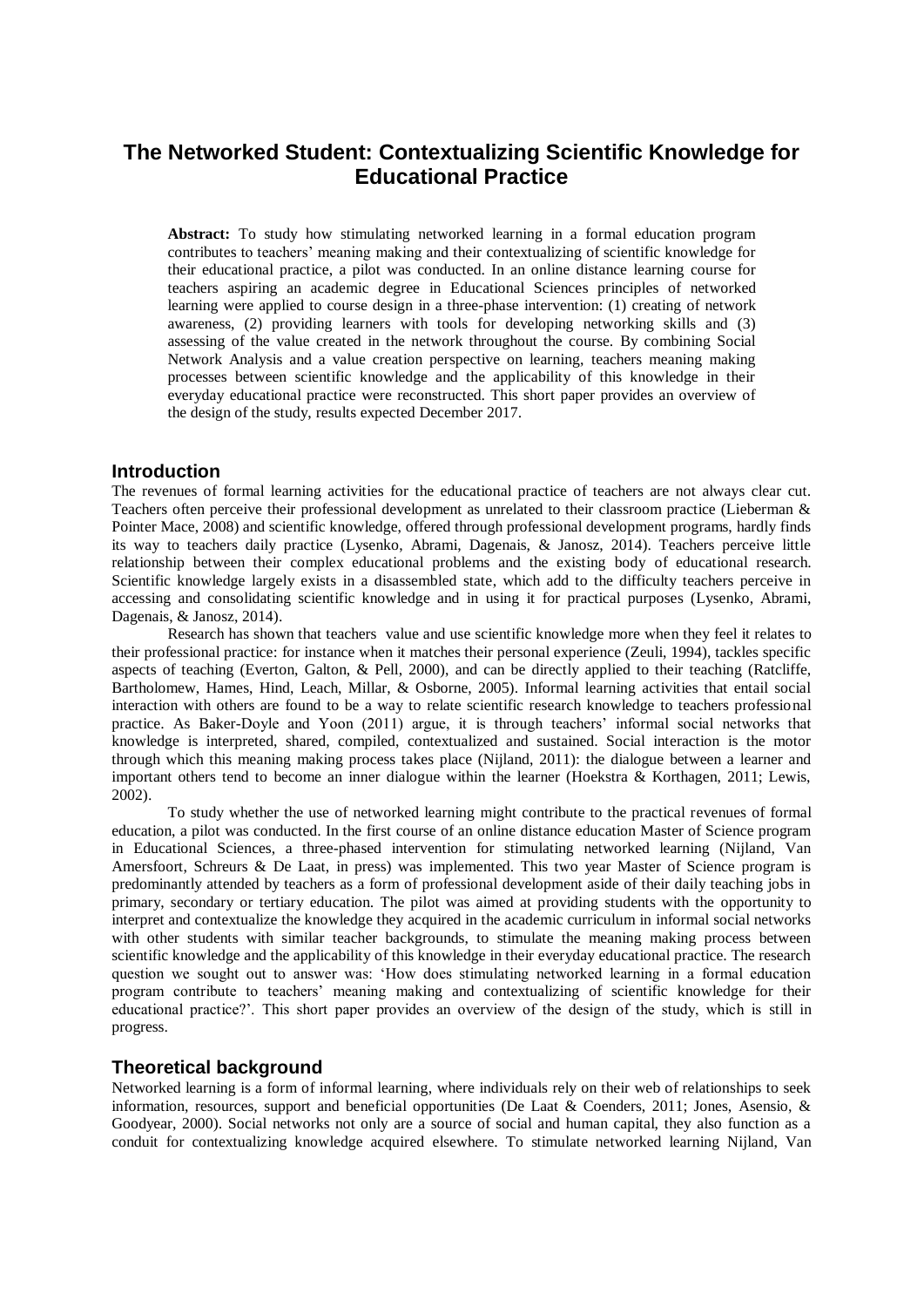Amersfoort, Schreurs and De Laat (in press) have designed a three-phased intervention based on insights into networked learning. The three-phased intervention consists of phase (1) awareness: creating network awareness and accessibility, phase (2) ability: providing participants with tools for developing networking skills and phase (3) appreciation: assessing and promoting the value created in the network to contribute to an individual recognition of both contextualized knowledge and of social networks as a conduit for contextualizing knowledge.

Phase 1 is founded on the assumption that participants have to be aware of their social and human capital in order to effectively use their networks for knowledge sharing and construction (Baker‐Doyle & Yoon, 2011). In addition, participants have to be able to access the knowledge of others, preferably at the moment help or knowledge is needed (Cross & Parker, 2004). Mapping the relationships between people and the knowledge they share in diagrams of social networks and subsequently feeding these diagrams back to the visualizes who can reach whom and aids to this accessibility(Cross, Parker, Prusak, & Borgatti, 2001; Nijland, Van Amersfoort, Schreurs, & De laat, in press).

Phase 2 is founded on the assumption that networked learning requires the ability to construct a learning relationship with others. Knowledge sharing between professionals is stimulated by a trusting relationship (Crona & Parker, 2012; Daly, 2012; Day & Hadfield, 2004). Davidson and Nowicki (2012) argue that teachers in particular tend to feel resistant when receiving knowledge from someone they don't know. Feelings of relatedness and trust can be fostered by socio-emotional interaction between people (Cutler, 1996; Rovai, 2001). Providing people with the opportunity to meet others who share the same professional interests, thus creating a common ground (Rajagopal, 2013), in an informal setting creates an atmosphere that stimulates the formation of learning relationships (Nijland, Van Amersfoort, Schreurs, & De laat, in press).

Phase 3 is founded on the assumption that when people are aware of the value of their personal networks, they may actively shape it to further their professional development (Van Waes et al., 2016). Wenger, Trayner and De Laat (2011) developed a framework that was intended for grasping both the process and the revenues of network and community engagement: the Value Creation Framework (VCF). They note that learning is not solely valuable for the learner, but also for his or her stakeholders: people in the social network of the learner, who experience the effects of what is learned by the learner. Learning is therefore an inherently collective event. Feeding back the value constructed through network engagement to learners results into awareness of the way knowledge is constructed and contextualized thus promoting informal learning (Nijland, Van Amersfoort, Schreurs, & De laat, in press).

The VCF (Wenger, Trayner, & De Laat, 2011) explores elements of value in five cycles. The cycles they describe are: Cycle 1, Immediate value: Activities can have value in and of themselves. They can be fun and inspiring. They can recognize your competence, provide a sense of social relatedness and reaffirm your sense of autonomy. Cycle 2, Potential value: Activities and interactions can produce 'knowledge capital', which value lies in its potential to be realized later. Cycle 3, Applied value: Looking at applied value means identifying the ways practice has changed as a result from network involvement. It is the value of experimentation and innovation, of doing something new. Cycle 4, Realized value: Changed practice can lead to improved performance. Cycle 5, Reframing value: When social learning causes a reconsideration of the learning imperatives and the criteria by which success is defined, value is reframed.

## **Methodology**

### **Context**

To study how stimulated networked learning effected formal learning, all 71 students of an introductory course in a distance education Master of Science program in Educational Sciences were invited to participate in a pilot study. While the Master's program is delivered online, the introductory course starts with a face to face meeting in which all students and teachers of the course meet and work together during six hours. After that students study online for 11 weeks on a course in which they are introduced into the workings of scientific research. The main part of the course was to design, conduct and report on a study into the visibility of learning theories in teacher behaviour in the classroom. Students write their own research proposal, create research instruments, conduct their research and present their results in both a poster presentation and a scientific article.

### Design

To answer our research question the three-phased intervention for stimulating networked learning (Nijland, Van Amersfoort, Schreurs, & De Laat, in press) was implemented throughout the course. The content of the course,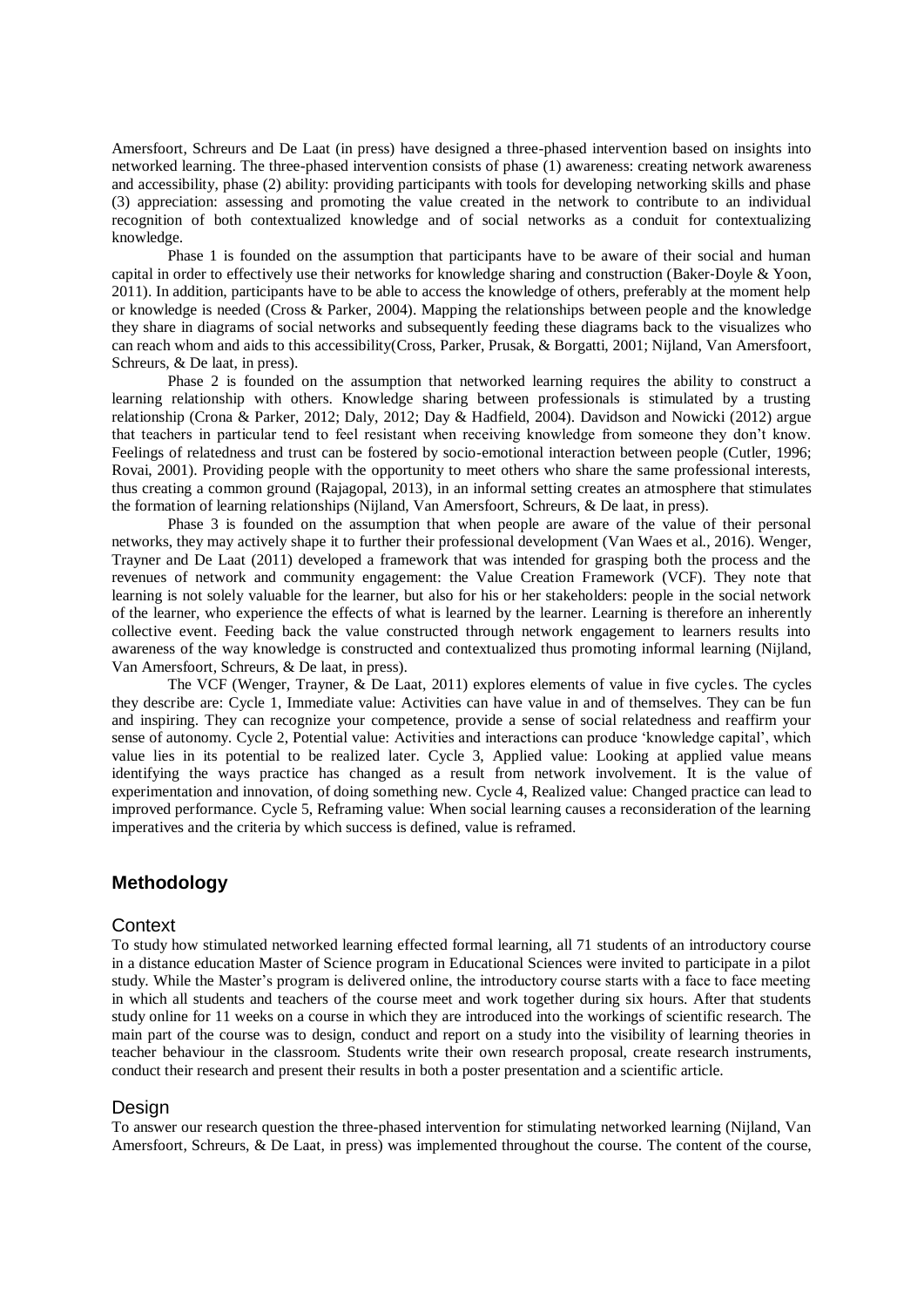which was primarily aimed to be carried out individually online, was not altered, only the opportunity for informal social learning was added. Phase 1: awareness and phase 2: ability were implemented at the face to face meeting of the course. First, all learning relationships between students and their expertise, hobby's and learning aims in relation to their professional practice were gathered and fed back to the students, to create network awareness and common ground. Second, all students were asked to form learning groups during the three breaks, for support and the opportunity to discuss the content of the course during the eleven weeks. The formation of these study groups was voluntary. In phase 3: appreciation, twelve students were interviewed on the interaction they had within their learning groups and with other students during the course and the way these interactions effected their learning and their teaching practice. These interviews were anonymized and the results were fed back to all students. After this, all students received an online form containing the interview questions, and were asked to report on their valuable conversations during the course. All 71 students participated in the study.

## Data gathering and analysis

The learning relationships between the students participating in the course were mapped out on three occasions using Social Network Analysis: before and at the end of the face to face meeting, and at the end of the course. The learning relationships were gathered by asking participants 'With whom did you have one or more valuable conversations?' and were analyzed using UCInet software for network analysis. The way students created and contextualize knowledge in their informal social networks was assessed using a semi-structured interview to explore the value created in these valuable conversations. The questions used were:

- 1. What valuable conversations did you have? Could you describe these valuable conversations?
- 2. How did you experience having this conversation?
- 3. What did you get out of this conversation?
- 4. How did that affect your work in practice?
- 5. What difference did that make for your achievements, those of your pupils or those of your school?
- 6. Did you gain a different perspective on something by having this conversation?

Based on the centrality measures derived from the final SNA, twelve students were interviewed: four with a central position in the learning network, four with a position at the edge of the network and four with an intermediate central position. The interviews and the online forms were analyzed using VCF (Wenger, Trayner, & De Laat, 2011). Results are expected in December 2017.

## **References**

- Baker-Doyle, K.J. and Yoon, S.A. (2010) Making expertise transparent: Using technology to strengthen social networks in teacher professional development. In: Daly, A.J. (ed) *Social Network Theory and Educational Change* (115–27). Cambridge, MA: Harvard Education Press.
- Cross, R. L., & Parker, A. (2004). *The hidden power of social networks: Understanding how work really gets done in organizations.* Cambridge, MA: Harvard Business Press.
- Cross, R. L., Parker, A., Prusak, L., & Borgatti, S. P. (2001). Knowing what we know: Supporting knowledge creation and sharing in social networks. *Organizational Dynamics, 30*, 100–120. http://doi.org/10.1093/0195165128.003.0005
- Cutler, R. H. (1996). Technologies, relations, and selves. In L. Strate, R. Jacobson, & S. B. Gibson (Eds.), *Communication and cyberspace: Social interaction in an electronic environment* (pp. 317–333). New Jersey: Hampton Press INC.
- Davidson, K., & Nowicki, E. (2012). An exploration of the utility of a knowledge utilization framework to study the gap between reading disabilities research and practice. *Alberta Journal of Educational Research, 58,* 330–349.
- De Laat, M., & Coenders, M. (2011). Communities of Practice en netwerkleren. In J. Kessels & R. Poell (Eds.), *Handboek human resource development* (pp. 417–428). Houten: Bohn Stafleu van Loghum. http://doi.org/10.1007/978-90-313-8565-2\_24
- De Laat, M. F., Schreurs, B., & Nijland, F. (2014) Communities of practice: Balancing openness, networking and value creation. In R. F. Poell, T. S. Rocco & G. L. Roth (Eds.), *The Routledge companion to human resource development*. London: Routledge.
- Everton, T., Galton, M., & Pell, T. (2000). Teachers' perspectives on educational research: Knowledge and context. *Journal of Education for Teaching, 26*, 167–183. doi:10.1080/02607470050127081